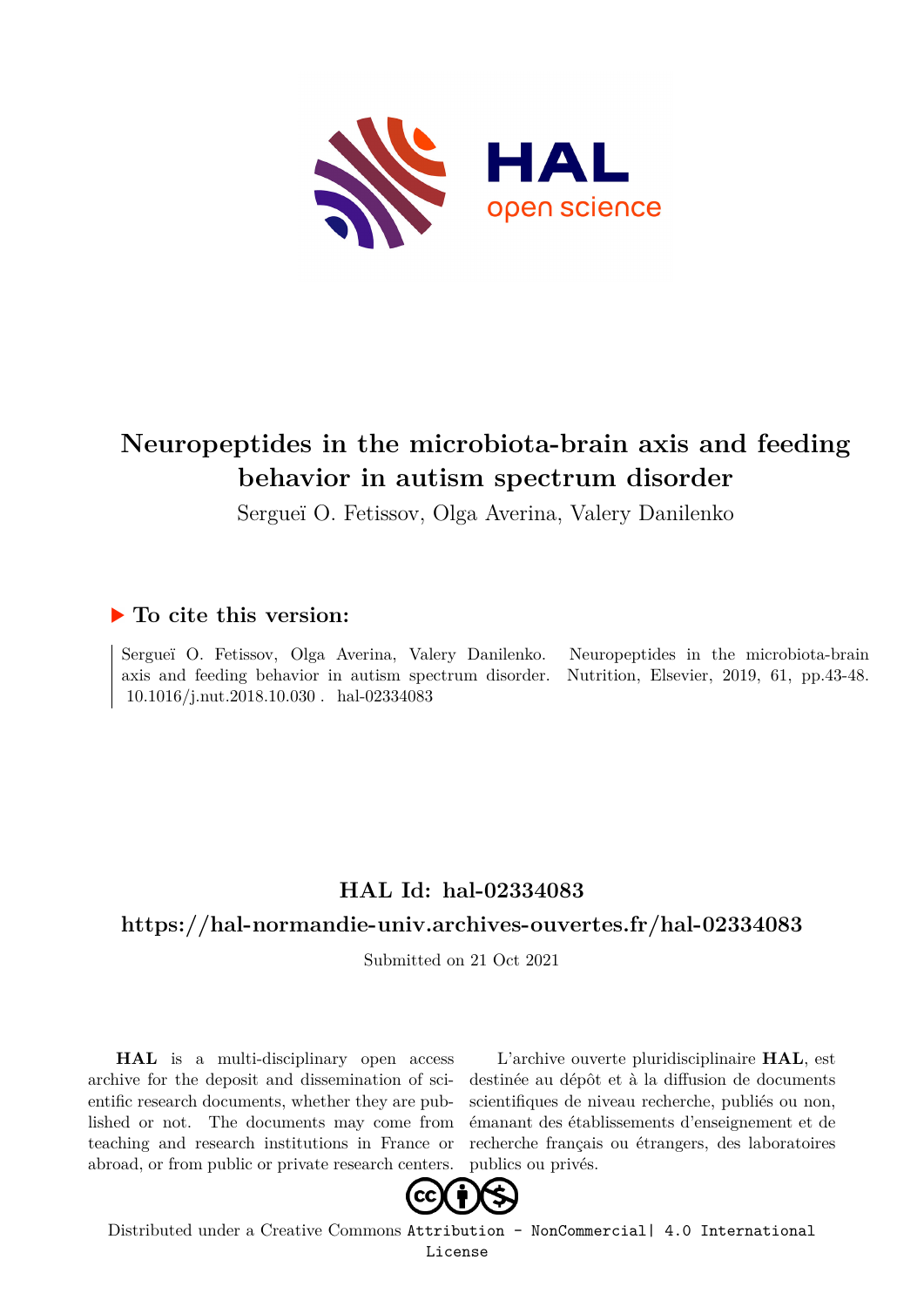Version of Record: <https://www.sciencedirect.com/science/article/pii/S0899900718305525> Manuscript\_7f2d7a316343e4a63ce109e8bc695f20

| 1  |                                                                                                         |
|----|---------------------------------------------------------------------------------------------------------|
| 2  | <b>Review article for Nutrition</b>                                                                     |
| 3  |                                                                                                         |
| 4  | Neuropeptides in the microbiota-brain axis and feeding behavior in autism                               |
| 5  | spectrum disorder                                                                                       |
| 6  | Sergueï O. Fetissov <sup>1,2</sup> , Olga V. Averina <sup>3,4</sup> , Valery N. Danilenko <sup>3</sup>  |
| 7  |                                                                                                         |
| 8  | <sup>1</sup> Laboratory of Neuronal and Neuroendocrine Differentiation and Communication, Inserm        |
| 9  | UMR1239, Mont-Saint-Aignan, France.                                                                     |
| 10 | <sup>2</sup> University of Rouen Normandy, Institute for Research and Innovation in Biomedicine (IRIB), |
| 11 | Rouen, France.                                                                                          |
| 12 | <sup>3</sup> Vavilov Institute of General Genetics, Russian Academy of Sciences, Moscow, Russia.        |
| 13 | <sup>4</sup> Pirogov Russian National Research Medical University, Moscow, Russia.                      |
| 14 |                                                                                                         |
| 15 | <b>Running title:</b> Neuropeptides & microbiota-brain axis in ASD                                      |
| 16 |                                                                                                         |
| 17 |                                                                                                         |
| 18 |                                                                                                         |
| 19 |                                                                                                         |
| 20 |                                                                                                         |
| 21 | *Corresponding author:                                                                                  |
| 22 | Pr. Serguei O. Fetissov, Inserm UMR1239, CURIB, 25 rue Lucien Tesnière, Mont-Saint-Aignan,              |
| 23 | 76130, France. E-mail: Serguei. Fetissov@univ-rouen.fr                                                  |
| 24 |                                                                                                         |
| 25 |                                                                                                         |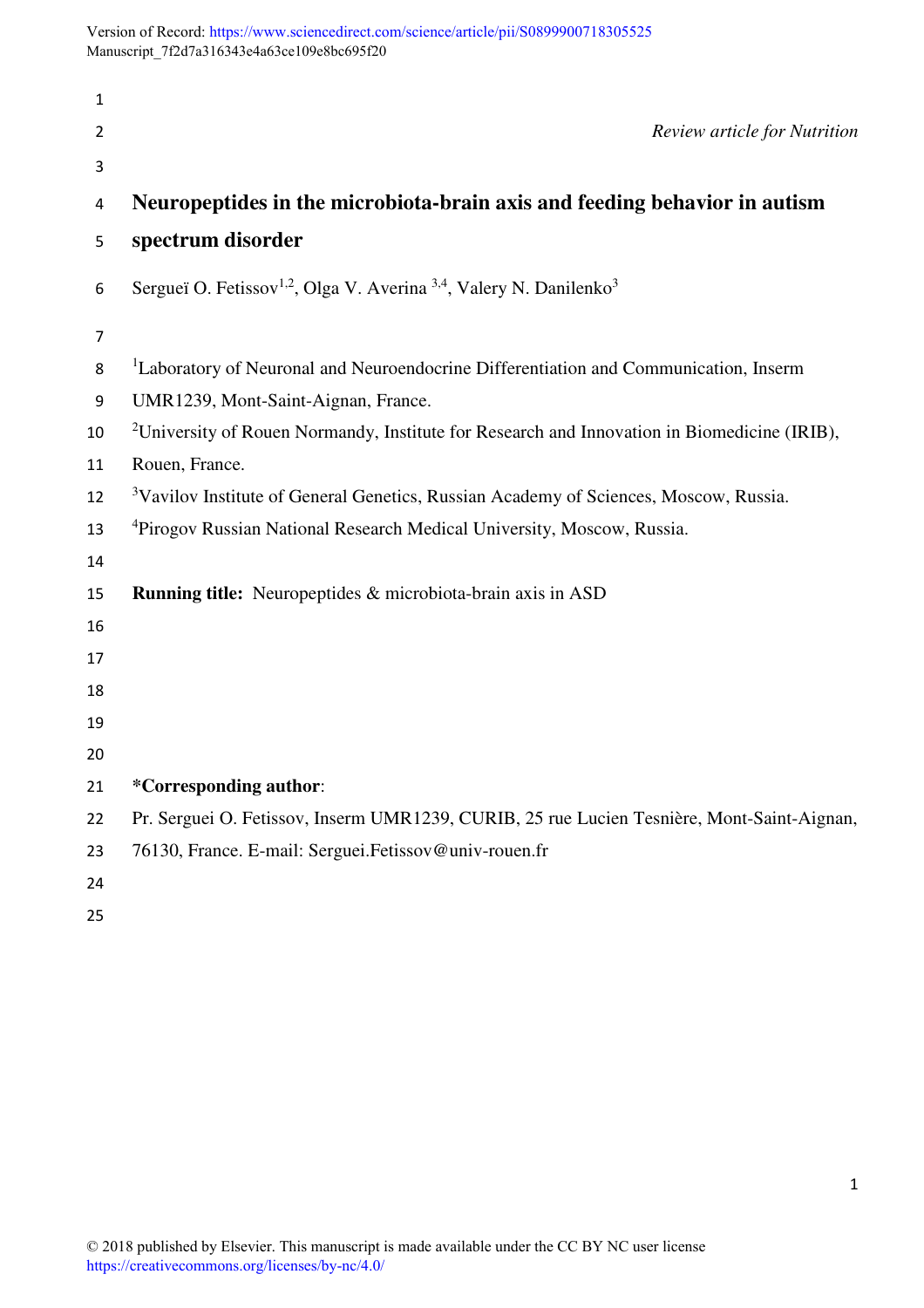#### **Abstract**

Combination of altered both social and feeding behaviors is common in children with autism spectrum disorder (ASD) but the underlying mechanisms are unknown. Nevertheless, it has been established that several specific neuropeptides are critically involved in the regulation of both 31 feeding and social behavior, such as  $\alpha$ -melanocyte-stimulating hormone ( $\alpha$ -MSH) and oxytocin, respectively. Moreover, recent data implicated gut microbiota in regulation of host feeding and emotion and revealed its dysbiosis in ASD suggesting a mechanistic role of altered microbiota-brain axis in ASD. In this review, we discuss how gut microbiota dysbiosis may alter hunger and satiety peptide hormones as well as brain peptidergic pathways involved in the regulation of host feeding and social behavior, and hence, may contribute to the ASD pathophysiology. In 37 particular, we show that interactions between  $\alpha$ -MSH and oxytocin systems in the brain can provide the clues for better understanding of the mechanisms underlying altered feeding and social behavior in ASD and that the origin of such alterations can be linked to gut microbiota. *Key words*: Autism, brain, feeding, social behavior, neuropeptides, gut microbiota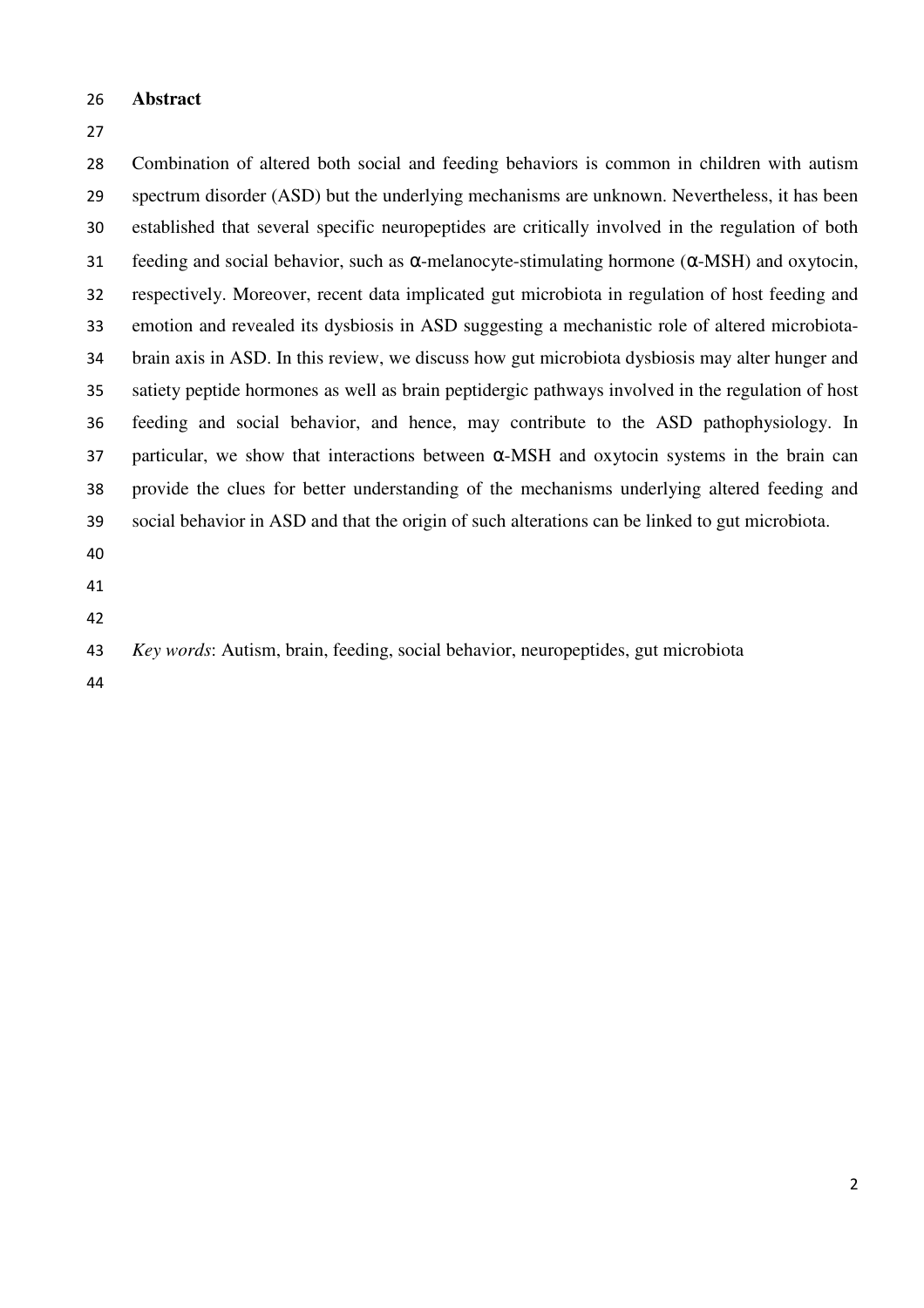#### **Introduction**

Altered feeding behavior is a common feature in children with autism spectrum disorder (ASD) adding to the main pathological characteristics of impaired communication and social interaction (1). Typical alterations include both food refusal and aversion based on food texture, appearance or presentation of new food (2, 3). Although ASD subjects consume sufficient amount of calories and do not typically display symptoms of malnutrition such as body weight loss, selective deficit of some vitamins and microelement can be present, mainly due to low consumption of fruits and vegetables (4, 5). Decreased appetite in ASD has also been revealed as a part of depression-like symptoms (6). Taken together, the restrictive feeding behavior in ASD points to specific abnormalities in the brain control of appetite. This control involves hunger and satiety peptide hormones from the gut acting on the brain anorexigenic and orexigenic neuropeptidergic circuitries constituting the gut-brain axis which interacts with the dopaminergic reward system (7). In light of increasing knowledge of molecular mechanisms responsible in appetite control in normal and pathological conditions, it is possible to gain new insight into the origin of altered feeding behavior in ASD by looking at overlap between the peptidergic pathways regulating feeding and social behaviors. Indeed, social behavior is intimately linked to feeding at a basic behavioral levels as long as food acquisition and consumption involves interactions between subjects (8). Furthermore, gut microbiota appeared recently as a major player in the regulation of various physiological processes including brain development and behavior relevant to ASD (9-11). The involvement of gut peptides in the microbiome-brain axis relevant to anxiety and depression has recently been reviewed (12). In this review we discuss a possible mechanistic link between the gut microbiota-brain axis and altered feeding behavior in ASD mainly by analyzing the role of neuropeptides and peptide hormones in regulation of appetite and social behavior.

- 
- 

## **1. Gastro-intestinal symptoms and feeding behavior in ASD**

According to the Diagnostic and Statistical Manual of Mental Disorders, ASD is characterized by impaired verbal or nonverbal communication and social interactions, and stereotyped or repetitive behavior (13). ASD is a neurodevelopmental disorder that begins in early childhood and appears with the notable incidence of 1% - 2%, according to different studies conducted in Asia, Europe and North America (14-16). ASD incidence is sex-dependent: it is about 4.5 times more frequent in males and is found in all races, ethnicities or socio-economic groups (17). As a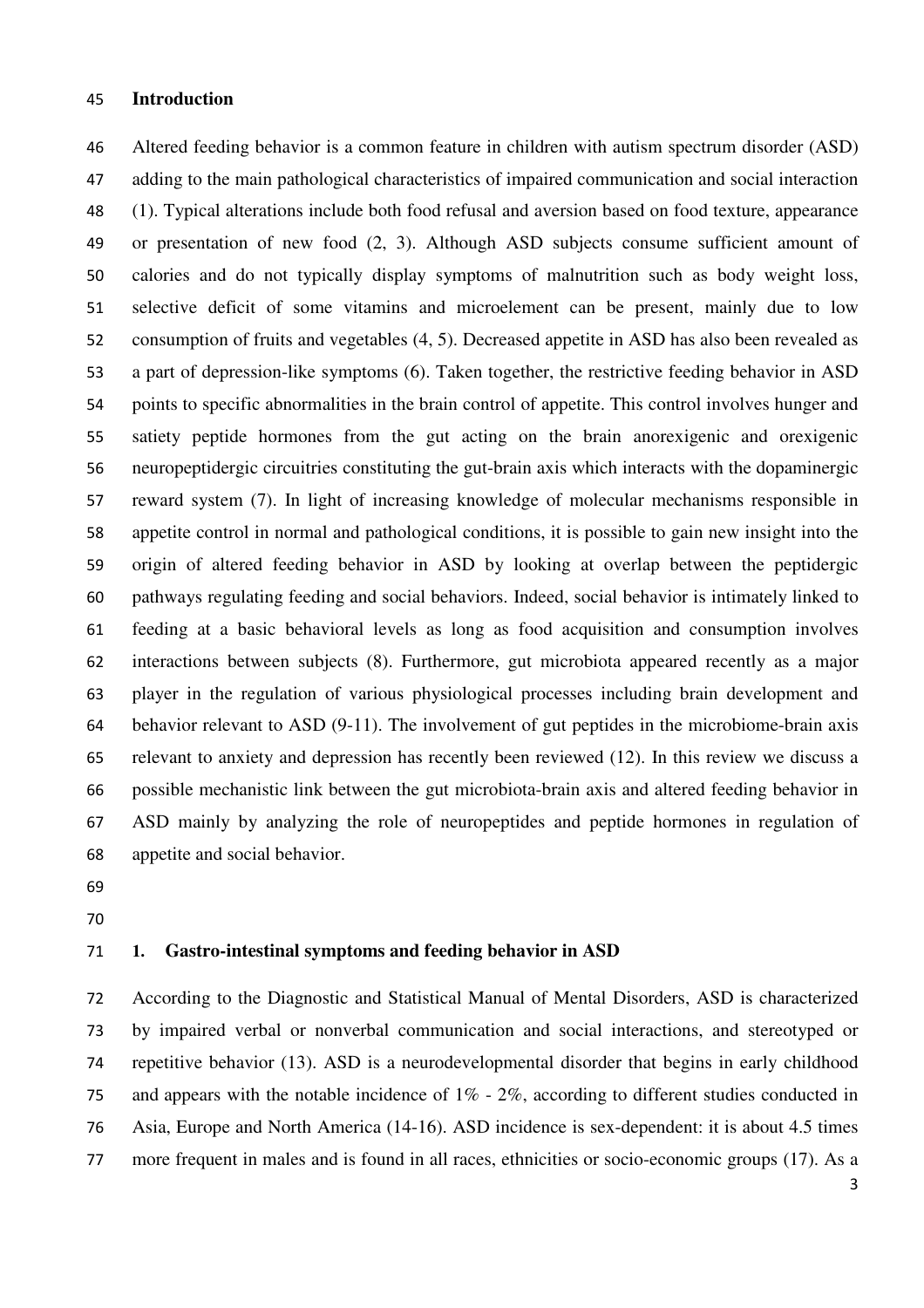clinical and biological phenomenon, ASD comprises a wide range of complex and multifaceted neurological disorders and is believed to be multifactorial (18). Identification of gastro-intestinal abnormalities related to these factors is a complex task, they may vary in autistic patients, impeding the development of universal diagnostic methods and treatment regimens. From 9% to 91% of patients with ASD may present different gastrointestinal problems correlating with ASD severity (19). Dyspepsia is dominated by constipation and diarrhea often accompanied by abdominal pain, vomiting and gastroesophageal reflux (20).

Furthermore, about 90% of autistic children display aberrant feeding behavior (21). They are picky eaters whose diet is usually limited to a very narrow range of foods depending on their type, texture or appearance and prefer starchy and fatty foods, simple carbs, snacks, and processed foods over fruits, vegetables and proteins (meat, fish or eggs) (1). Children with ASD display also extreme nutrient sensitivity; their behavior is directly dependent on the eaten food. This connection may not be so obvious in healthy children, but autistic children are apparently more susceptible to the impact of microbial and bodily metabolites. Non-allergic intolerance of gluten/gliadin manifests itself as hyperactivity, agitation, aggression, auto-aggression, lethargy, sleepiness and dyspepsia. Hydrolyzed into polypeptides (casomorphins) with an opioid-like effect on the nervous system, cow's milk induces similar behaviors. Sometimes, excluding gluten- or casein-containing foods from a child's diet can help improve or control the aforementioned symptoms (22, 23). In spite of breastfeeding difficulties and the lack of nutrients early in life, 10% - 58% of autistic children grow to become overweight or obese (24). As a rule, food selectivity has long-term negative effects on health including cardiovascular and bone density problems (25, 26). Therefore, causes of food selectivity should be identified in order to correct aberrant eating habits in autistic children.

Nutritional factors may contribute to the development of ASD via low provision of polyunsaturated fatty acids (PUFA) (27). Indeed, children with ASD display lower serum levels of omega-3 PUFA: docosahexaenoic acid (DHA) and of omega-6 PUFA, arachidonic acid, both the main constituents of nerve cells as well as of essential omega-6 PUFA linoleic acid (28). This suggests insufficient intake of fish, meat and nuts respectively. Indeed, some studies revealed low intake of foods containing PUFAs (29). Supplementation of autistic children with omega-3 PUFA was, therefore, recommended (30). Arabinitol is a sugar alcohol derived from arabinose in a process catalyzed by gut microorganisms such as fungus *Candida albicans*. Increased levels of arabinitol was found in ASD and it was reduced after a probiotic treatment (31).

Symptoms of dyspepsia and aberrant feeding behavior may be related to the altered digestive and metabolic functions of gut microbiota (32). One of the major functions of a healthy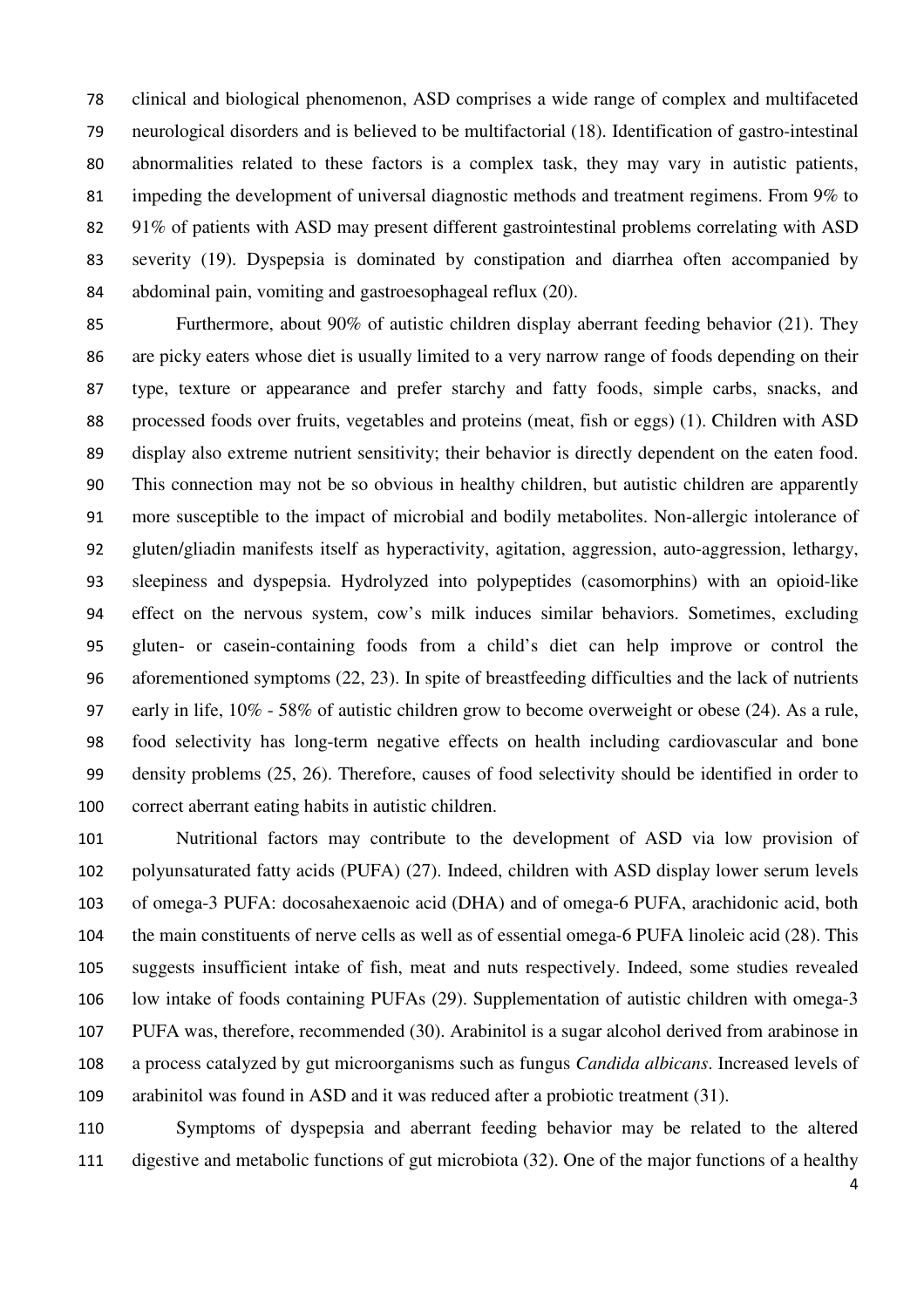microbiome is breakdown of complex plant-derived polysaccharides and other 'non-digestible' bioactive substances. Refusal to eat certain foods to avoid postingestive pain can be the only sign of dyspepsia in patients who lack social skills to communicate their problems. The deficiency of microbial digestive capacity in children with ASD may lead to abdominal pain or discomfort as well as inflammatory processes, oxidative stress, altered gut barrier, bloating, or flatulence (33).

## **2. Feeding behavior and neuropeptides in the gut-brain axis and ASD**

Gut bacteria are involved in appetite regulation via bacteria-derived molecules produced during different bacterial growth phases which interact with the host molecular pathways of hunger and satiety, acting locally in the gut at short-term but also influencing the brain at long-term appetite control (34). It is, hence, conceivable that specific microbiota-derived molecules interfering with the host hunger and satiety peripheral and central pathways may also participate in mechanisms of altered feeding behavior in ASD. Such possibility is in line with a theory of the role of opioid-like food-derived peptides in ASD (35, 36). This theory was formulated by Sahley and Panksepp who proposed that the increased levels of endogenous opioid peptides may alter social behavior and can produce autistic-like symptoms (37). Beta (β)-endorphin is one of the opioid peptides affecting social behavior (38). It is of interest that β-endorphin is a product of cleavage of its prepropeptide precursor proopiomelanocortin (POMC) which gives rise to other bioactive 131 peptides including alpha  $(\alpha)$ -melanocyte-stimulating hormone  $(\alpha$ -MSH), one of the main anorexigenic neuropeptides in the brain acting on melanocortin receptors (MC) type 4 (39). Furthermore, neurons producing brain-derived neurotrophic factor (BDNF) appear as MC4R-134 mediated downstream targets of  $\alpha$ -MSH in producing anorexigenic effects (40). In turn, altered BDNF signaling in the brain has been implicated in ASD pathophysiology (41). Beside the central nervous system, melanocortin receptors are also present in the gut and may contribute to the signaling of intestinal satiety (42).

Whether abnormal stimulation of POMC neurons in the brain may exist in ASD is unknown but it is conceivable that such stimulation may increase simultaneous or independent β-endorphin and α-MSH production leading to altered social behavior and reduced feeding, respectively. Indeed, α-MSH independent release of β-endorphin by POMC neurons has been reported in response to endocannabinoids, which inhibit POMC neurons at low and excite at higher doses (43, 44). A bimodal effect of endocannabinoids relevant to feeding behavior was also observed in other brain areas including the ventral striatum, the brain area regulating feeding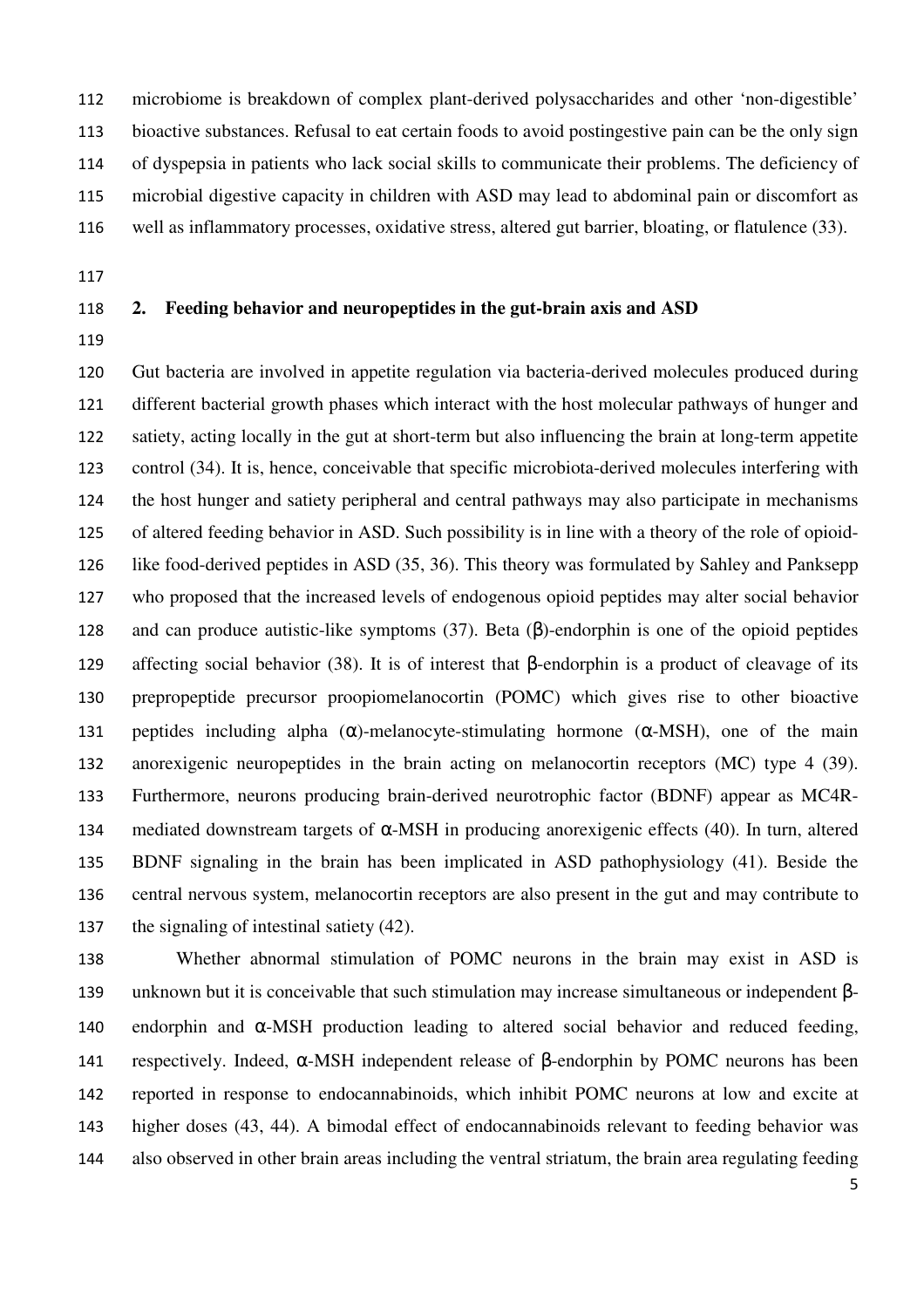145 reward (43, 44). It is interesting that in contrast to α-MSH, β-endorphin stimulates feeding behavior via mu-opioid receptors contributing to a non-homeostatic regulation of appetite (43). In fact, β-endorphin and other opioid peptides are known as key signals in the reward system of motivated behavior including feeding (45). Whether gut bacteria may produce opioid-like peptides or influence their production from nutrients is not yet know but they regulate host production of endocannabinoids (46). For instance, oral administration of specific Lactobacillus strains induced the expression of mu-opioid and cannabinoid receptors in intestinal epithelial cells (47). A therapeutic utility of enhancing endocannabinoid system in ASD has been recently reviewed (48).

The principal source of POMC neurons in the brain is the hypothalamic arcuate nucleus, located in the vicinity of a circumventricular organ accessible to systemically circulating signaling molecules. Several peptide hormones from the gut and other organs and tissues are known to activate arcuate POMC neurons. Leptin, a hormone regulating long-term energy balance produced mainly in the adipose tissue, but also in the stomach, can directly activate POMC neurons (49, 50). Plasma levels of leptin were reported to be elevated in autism (51, 52) and can be further increased together with body mass index (BMI) after chronic ASD treatment by Risperidone (53). Leptin is also able to activate POMC neurons indirectly by diminishing an inhibitory gamma (g)-aminobutyric acid (GABA) tone from neighboring neuropeptide Y (NPY) neurons of the arcuate nucleus (54). NPY neurons are involved in the orexigenic brain circuitry and are activated by ghrelin, peptide hormone produced in the stomach and stimulated by negative energy balance, (55). It is remarkable that plasma ghrelin levels are decreased in ASD children (51). The possible role of gut microbiota in producing such changes can be suspected because increased plasma levels of leptin and decreased ghrelin are typically found in obesity which, in turn, is characterized by modification of bacterial composition for instance increased ratios of Firmicutes to Bacteroidetes (56). ASD children may also display such ratios (57-59), however, this finding is not consistently reproduced neither in obese nor autistic subjects (60, 61). These data point to existence of obesity-independent mechanistic links between gut microbiota and energy balance-related hormones such as leptin and ghrelin.

POMC neurons can also be activated by caseinolytic protease B analogue (ClpB) a 96 KDa bacterial protein produced be *Enterobacteriaceae* (62). Such ability of ClpB is probably due to 175 its molecular mimicry with  $\alpha$ -MSH (63). In fact, a ClpB fragment containing  $\alpha$ -MSH-epitope was able to activate MC1 receptor (64). Increased presence of *Enterobacteriaceae* was found in gut microbiota of patients with anorexia nervosa (65) and it was also reported for ASD (66). The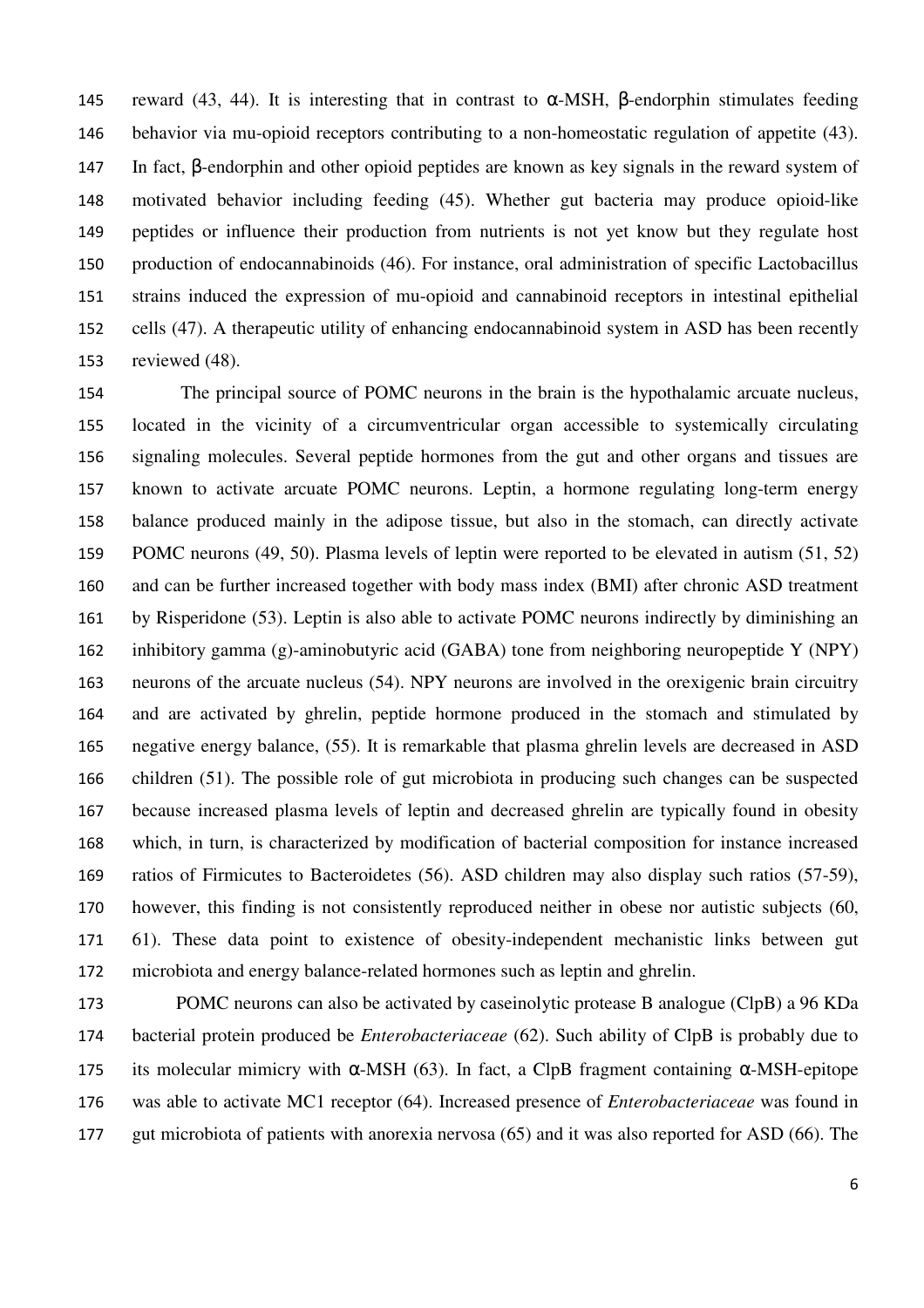role of ClpB in activation of POMC neurons needs, however, further studies including 179 identification of the cellular receptor pathway and possible distinct effects on  $\alpha$ -MSH and  $\beta$ -endorphin release.

Among the principal downstream target of the arcuate NPY neurons involved in stimulation of appetite is the paraventricular hypothalamic nucleus (PVN) where NPY can inhibit oxytocin-producing neurons (67). Oxytocin is involved in a variety of physiological functions including a major role in promotion of social behavior (68). Such role of oxytocin places it as a possible target in ASD. Indeed, plasma oxytocin levels are decreased in ASD (69) and ASD patients receiving oxytocin intranasally show improvement of social communications (70). In experimental settings, oxytocin treatment prevents social and learning deficit in mice deficient for the *Magel2* gene, involved in ASD (71). Mutation of another gene, encoding contactin-associated protein-like 2 (*Cntnap2*) results in lower number of oxytocin neurons in the hypothalamic PVN and altered social behavior which can be improved by administration of oxytocin or MC4 receptor agonist which stimulates endogenous oxytocin release (72). Moreover, contactin-deficient mice are anorectic and show abnormal expression of neuropeptides in the arcuate nucleus (73). These examples illustrate intrinsic mechanistic link between the melanocortin- and oxytocin- signaling systems in the regulation of feeding and social behavior. Moreover, beside the homeostatic control of feeding, oxytocin enhances rewarding properties of social interactions in the nucleus accumbens interacting with the serotonin system (74) and increases endocannabinoids mobilization in this brain areas (75). With regard to the possible influence of gut microbiota, it was shown that supplementation of mice with *Lactobacillus reuteri* in drinking water increased plasma levels of oxytocin (76). The same group of Erdman more recently showed that a lysate of *Lactobacillus reuteri* was also able to increase plasma oxytocin as well as the number of oxytocin-immunopositive neurons in the caudal part of PVN in mice (77). These results suggests that Lactobacilli are able to produce signaling molecules upregulating oxytocin release. This was further corroborated in a study showing a decrease of *Lactobacillus reuteri* in gut microbiota composition of mice born from mothers fed high fat diet and displaying social deficit and low number of oxytocin neurons in the PVN (78). Importantly, reintroduction of *Lactobacillus reuteri* to these mice restored both social deficit and oxytocin neurons (78). However, the data on lactobacilli content in gut microbiota of ASD patients are inconsistent showing either decrease or increase (58, 59, 79). Thus, future studies should identify the bacterial molecules responsible of oxytocin release and determine whether their production is specific for certain Lactobacillus species.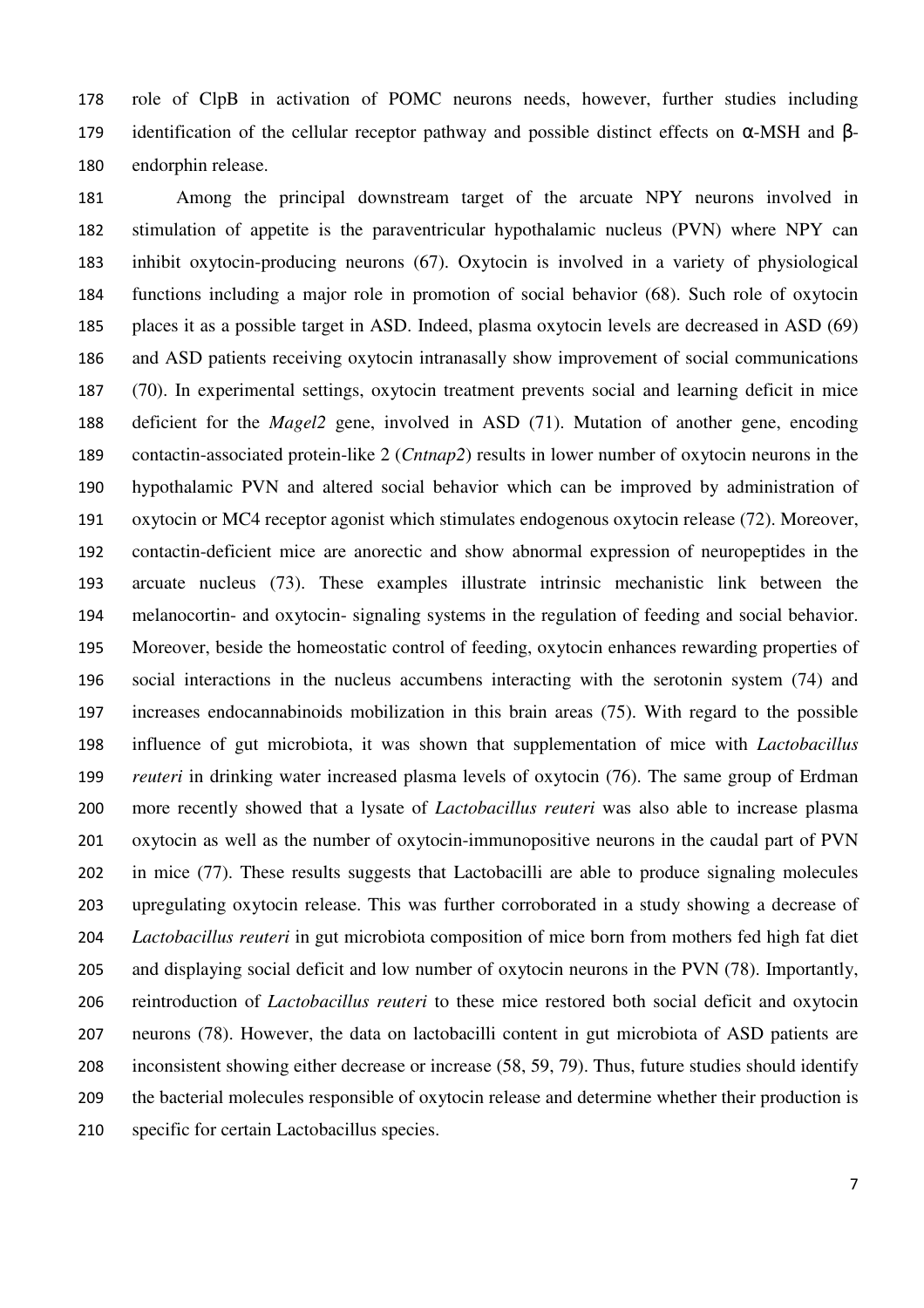The intestinal satiety hormones activate brain anorexigenic pathways directly via the circulation and circumventricular organs or via the vagus nerve. Cholecystokinin (CCK) is a classical satiety hormone, produced in the duodenum with a peak of secretion about 15 min after a meal (80). It is of interest that CCK administration stimulates oxytocin secretion into the systemic circulation by selective activation of hypothalamic PVN and supraoptic oxytocin neurons (81). The data on CCK levels in ASD are very limited, one study has reported no differences of CCK levels in blood mononuclear cells, while the ASD patients from the same study showed increased levels of β-endorphin (82). Absence of gut flora in mice results in lower production of CCK and increased levels of secretin, but more detailed data linking these hormones with gut microbiota are missing (83). Secretin is another satietogenic peptide hormone produced in the small intestine which reduces food intake via activation of the melanocortin system (84). Secretin also activates oxytocin neurons in the PVN, although in a less extent than 223 CCK (85). Of interest, secretin but not CCK administration was tested in ASD patients, although without significant improvement (84, 86). Thus, the relevance of a link between CCK and oxytocin to ASD pathophysiology and treatment opportunities needs further studies, including a possible involvement of gut microbiota.

Glucagon-like peptide 1 (GLP-1) and peptide YY (PYY) are satiety hormones produced by the enteroendocrine L-cells located primarily in the large intestine. Although produced by the same cells, these hormones have distinct meal-triggered dynamics of secretion with GLP-1 showing a peak at 15 min similar to CCK, while increased levels of PYY are observed after 20 min and are maintained for 2-3 h (80). To cause satiety, both hormones act locally in the gut to activate their receptors in the vagal afferents as well as in the brain where GLP-1 activates arcuate POMC neurons and PYY inhibits NPY neurons. The latter is possible due to PYY binding to Y2 receptor after PYY degradation in plasma to PYY 3-36 by the dipeptidyl peptidase (87). Although there are no data implicating directly PYY and GLP-1 in autism, the GLP-1 role of an incretin i.e., a hormone increasing insulin secretion, suggests its possible relevance to diabetes which more frequently occurs in autistic patients (88, 89). Moreover, considering that PYY and NPY may inhibit the same neurons via binding to Y2R, and that NPY is co-released with GABA from arcuate NPY neurons, peripheral PYY may contribute to the insufficient GABA inhibition of brain targets relevant to impaired cognitive functions in ASD (90). The inductive effects of gut microbiota in GLP-1 and PYY secretion is certain, in particular, it has been shown that short chain fatty acids such as butyrate, produced during fermentation of non-digestible fibers activate GLP-1 and PYY secretion (91). Thus, nutritional deficit in foods rich in fibers in ASD patients may contribute to insufficient production of GLP-1 and PYY and alter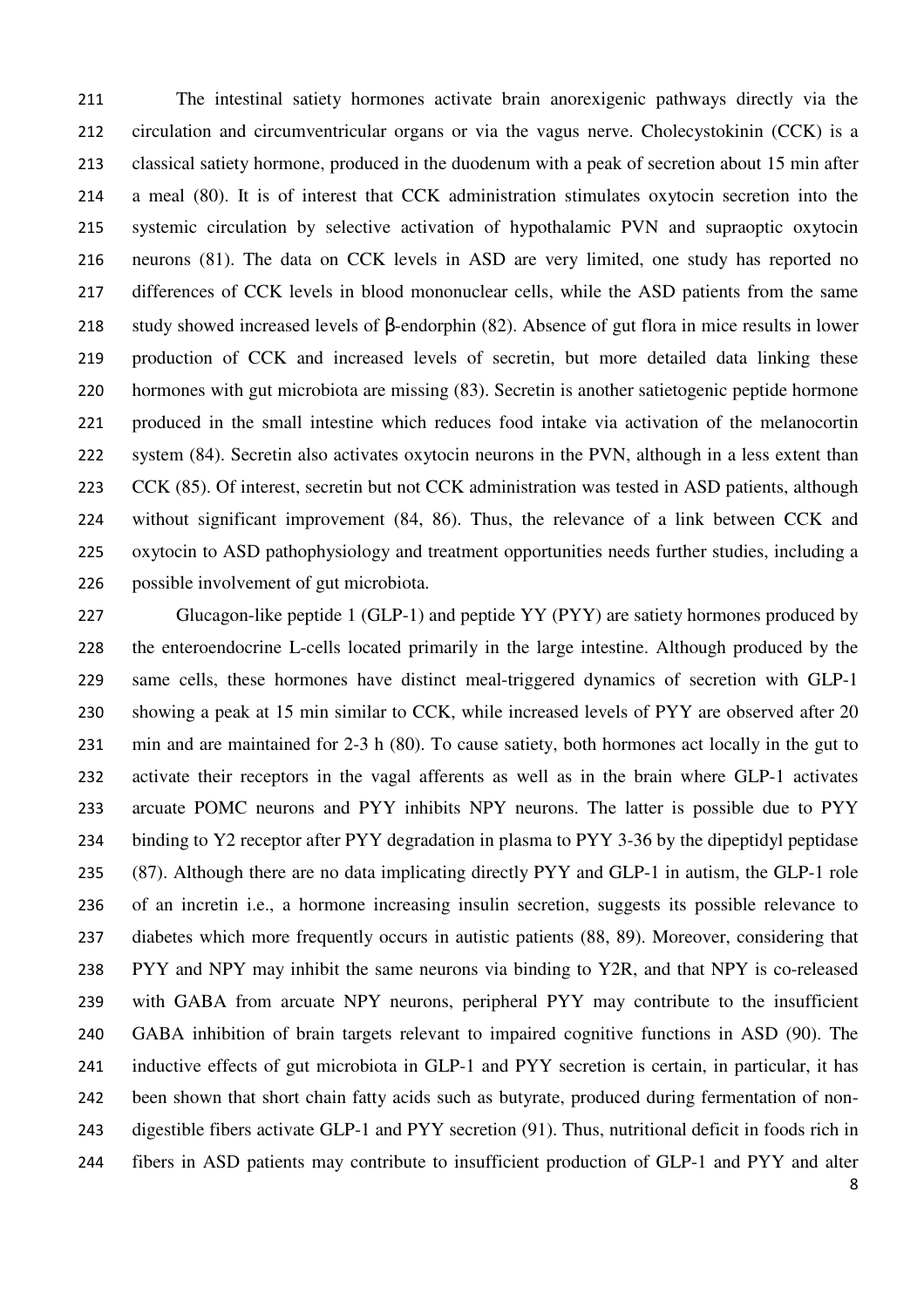their normal role as intestinal satiety hormones. Specific Lactobacillus and Bifidobacterium species with high GABA production may also contribute to the microbiota-brain axis signaling 247 which can be altered in ASD (92).

### **3. Conclusion**

Taken together, abnormal feeding behavior in ASD may involve uncoordinated secretion of gastro-intestinal hormones which are not able to timely activate brain anorexigenic and reward pathways to couple them with oxytocin secretion and, therefore, reinforce the social aspect of eating (Figure 1). Because gut microbiota participates in coordination of nutrient-induced activation of intestinal satiety, its implication in ASD is highly suspected. Future identification of gut bacteria-derived molecules which will be able to interfere with the brain oxytocin system directly or indirectly via the gastro-intestinal hormones may provide a new scientific background for ASD therapy.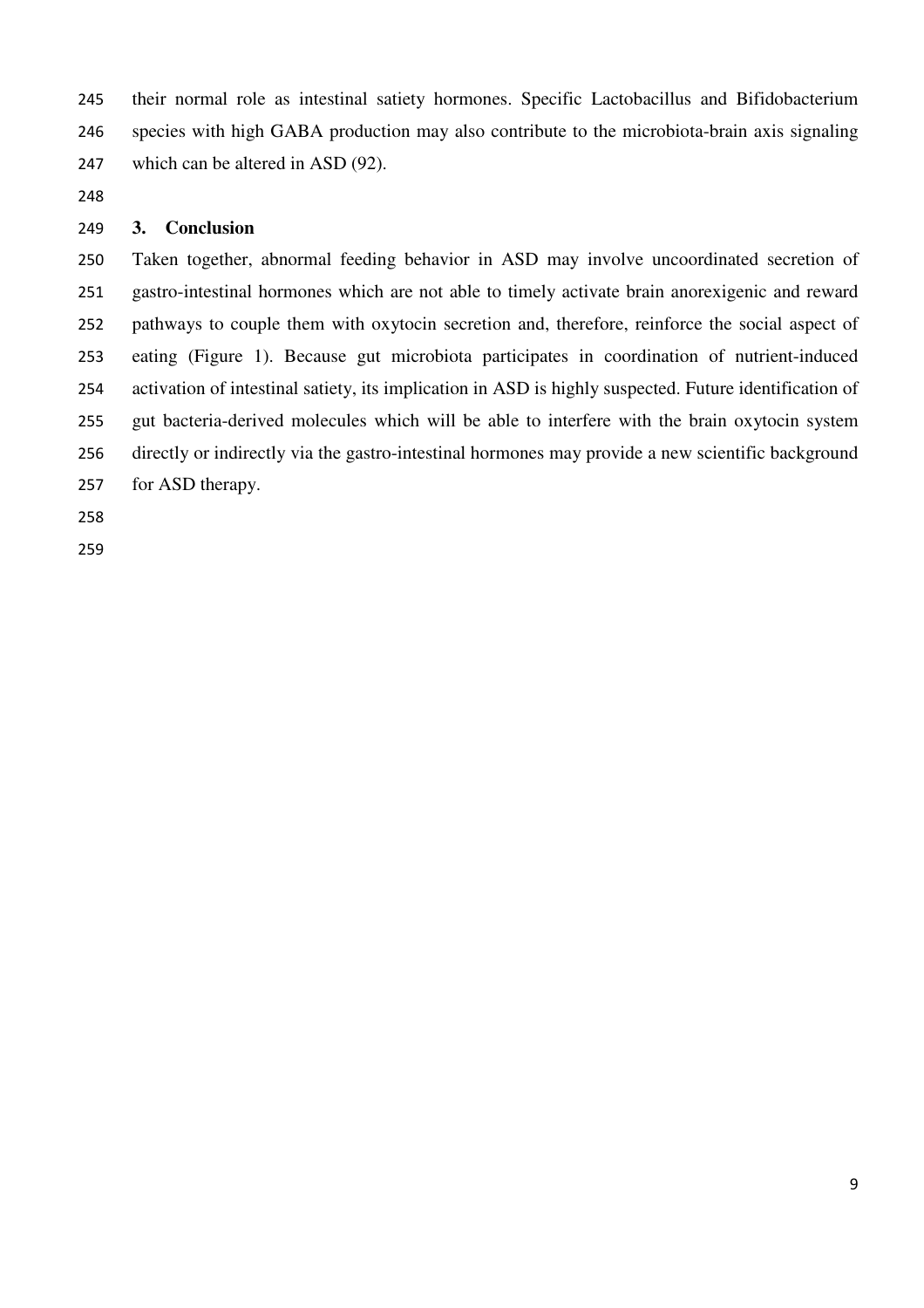| 260 | <b>Acknowledgements</b>                                                                            |
|-----|----------------------------------------------------------------------------------------------------|
| 261 | SOF is supported by the Transversal Microbiota Program, Inserm, France.                            |
| 262 | OVA is supported by the grant 17-15-01488 from Russian Science Foundation, Russia.                 |
| 263 |                                                                                                    |
| 264 |                                                                                                    |
| 265 | <b>Conflicts of interest</b>                                                                       |
| 266 | SOF is a co-founder of TargEDys, SA and its consultant. Other co-authors did not declare           |
| 267 | conflict of interest.                                                                              |
| 268 |                                                                                                    |
| 269 |                                                                                                    |
| 270 |                                                                                                    |
| 271 |                                                                                                    |
| 272 | <b>Figure legend</b>                                                                               |
| 273 |                                                                                                    |
| 274 | Figure 1. Schematic positioning of neuropeptides and peptide hormones in the microbiota-brain      |
| 275 | axis involved in the regulation of feeding and social behaviors. It is notable that the several    |
| 276 | peripheral signals and neuronal circuitries are interconnected for the coordinated control of both |
| 277 | feeding and social behaviors. Nutritional, genetic and environmental impact on gut microbiota      |
| 278 | composition can be causative factors of dysbiosis present in ASD leading to the altered signaling  |
| 279 | in the microbiota-brain axis and deficient social and feeding behaviors. The exact nature of such  |
| 280 | signals involved in the ASD remains to be established.                                             |
| 281 |                                                                                                    |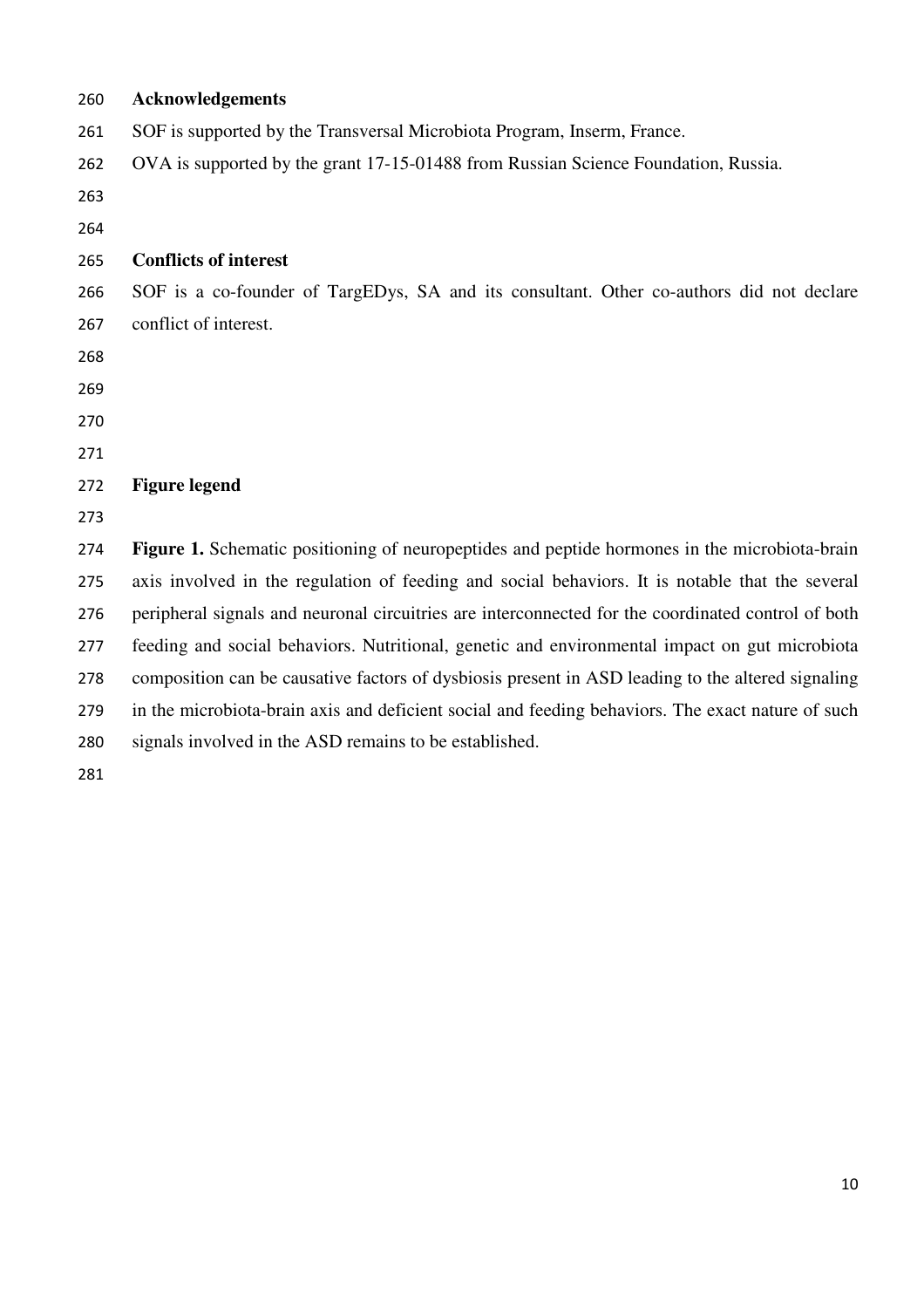#### 282 **References**

283 1. Sharp WG, Berry RC, McCracken C, Nuhu NN, Marvel E, Saulnier CA, et al. Feeding Problems and 284 Nutrient Intake in Children with Autism Spectrum Disorders: A Meta-analysis and Comprehensive

285 Review of the Literature. Journal of Autism and Developmental Disorders. 2013;43(9):2159-73.

286 2. Aponte CA, Romanczyk RG. Assessment of feeding problems in children with autism spectrum 287 disorder. Research in Autism Spectrum Disorders. 2016;21(Supplement C):61-72.

288 3. Ledford JR, Gast DL. Feeding Problems in Children With Autism Spectrum Disorders. Focus on 289 Autism and Other Developmental Disabilities. 2006;21(3):153-66.

290 4. Malhi P, Venkatesh L, Bharti B, Singhi P. Feeding Problems and Nutrient Intake in Children with 291 and without Autism: A Comparative Study. The Indian Journal of Pediatrics. 2017;84(4):283-8.

292 5. Bandini LG, Anderson SE, Curtin C, Cermak S, Evans EW, Scampini R, et al. Food Selectivity in 293 Children with Autism Spectrum Disorders and Typically Developing Children. The Journal of Pediatrics. 294 2010;157(2):259-64.

295 6. Stewart ME, Barnard L, Pearson J, Hasan R, O'Brien G. Presentation of depression in autism and 296 Asperger syndrome. Autism. 2006;10(1):103-16.

297 7. Schwartz MW, Woods SC, Porte D, Jr., Seeley RJ, Baskin DG. Central nervous system control of 298 food intake. Nature. 2000;404(6778):661-71.

299 8. Fischer EK, O'Connell LA. Modification of feeding circuits in the evolution of social behavior. The 300 Journal of Experimental Biology. 2017;220(1):92-102.

301 9. Cryan JF, Dinan TG. Mind-altering microorganisms: the impact of the gut microbiota on brain 302 and behaviour. Nat Rev Neurosci. 2012;13(10):701-12.

303 10. Diaz Heijtz R. Fetal, neonatal, and infant microbiome: Perturbations and subsequent effects on 304 brain development and behavior. Seminars in Fetal and Neonatal Medicine. 2016;21(6):410-7.

305 11. Kelly JR, Minuto C, Cryan JF, Clarke G, Dinan TG. Cross Talk: The Microbiota and

306 Neurodevelopmental Disorders. Frontiers in neuroscience. 2017;11(490).

307 12. Lach G, Schellekens H, Dinan TG, Cryan JF. Anxiety, Depression, and the Microbiome: A Role for 308 Gut Peptides. Neurotherapeutics. 2018;15(1):36-59.

309 13. DSM-IV. Diagnostic and Statistical Manual of Mental Disorders. 4th Ed ed. Washington DC: Am. 310 Psychiatric Assoc.; 1994.

311 14. Kogan MD, Blumberg SJ, Schieve LA, Boyle CA, Perrin JM, Ghandour RM, et al. Prevalence of

312 parent-reported diagnosis of autism spectrum disorder among children in the US, 2007. Pediatrics.

313 2009;124(5):1395-403.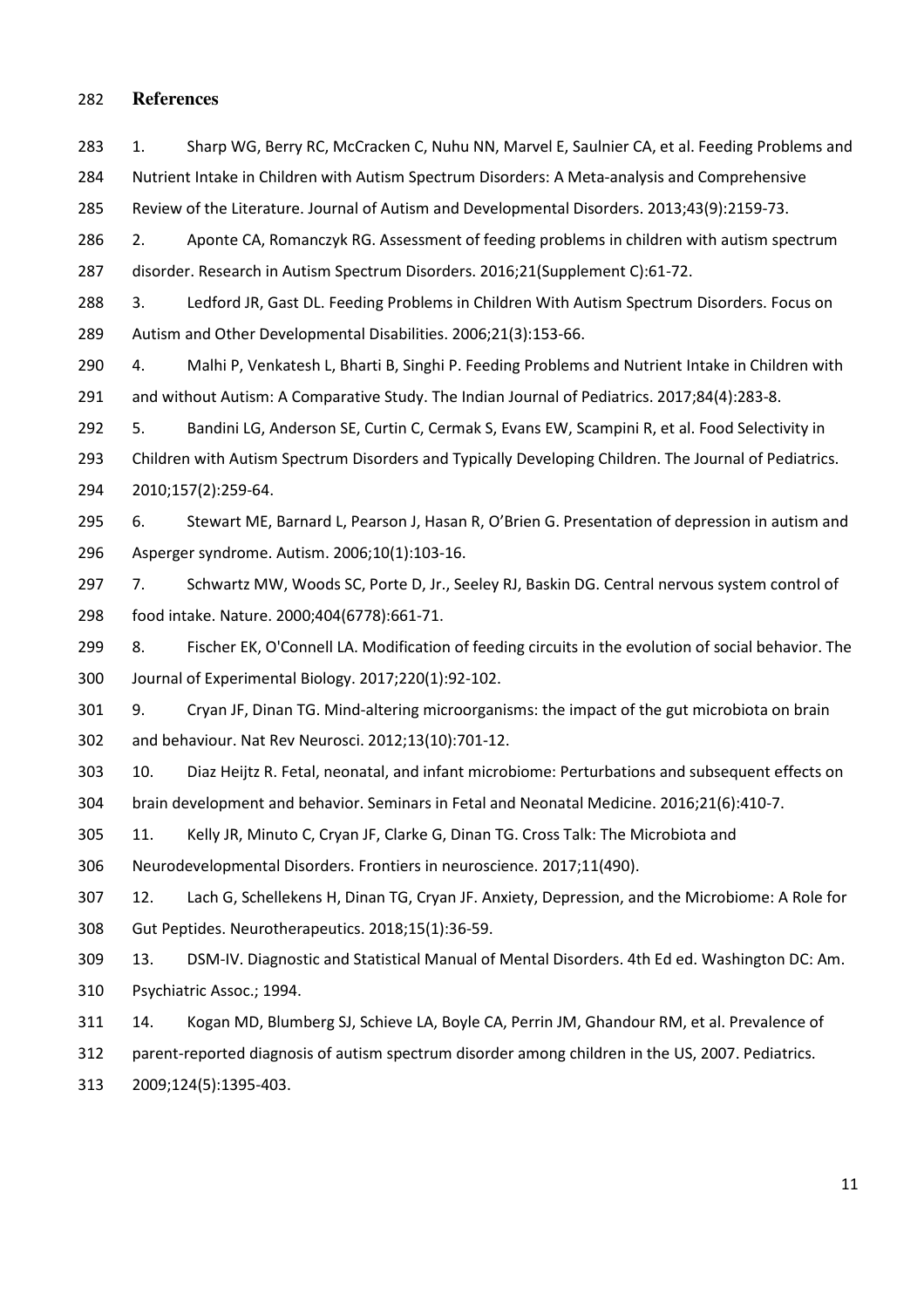314 15. Young Shin Kim, Bennett L. Leventhal, Yun-Joo Koh, Eric Fombonne, Eugene Laska, Eun-Chung 315 Lim, et al. Prevalence of autism spectrum disorders in a total population sample. American Journal of 316 Psychiatry. 2011;168(9):904-12.

317 16. Blumberg SJ, Bramlett MD, Kogan MD, Schieve LA, Jones JR, Lu MC. Changes in prevalence of 318 parent-reported autism spectrum disorder in school-aged U.S. children: 2007 to 2011-2012. Natl Health 319 Stat Report. 2013(65):1-11, 1 p following

320 17. Christensen DL, Bilder DA, Zahorodny W, Pettygrove S, Durkin MS, Fitzgerald RT, et al.

321 Prevalence and Characteristics of Autism Spectrum Disorder Among 4-Year-Old Children in the Autism

322 and Developmental Disabilities Monitoring Network. Journal of Developmental & Behavioral Pediatrics. 323 2016;37(1):1-8.

324 18. Kidd PM. Autism, an extreme challenge to integrative medicine. Part: 1: The knowledge base. 325 Altern Med Rev. 2002;7(4):292-316.

326 19. Buie T, Campbell DB, Fuchs GJ, Furuta GT, Levy J, VandeWater J, et al. Evaluation, Diagnosis, and

327 Treatment of Gastrointestinal Disorders in Individuals With ASDs: A Consensus Report. Pediatrics.

328 2010;125(Supplement 1):S1-S18.

329 20. de Magistris L, Familiari V, Pascotto A, Sapone A, Frolli A, Iardino P, et al. Alterations of the

330 Intestinal Barrier in Patients With Autism Spectrum Disorders and in Their First-degree Relatives. Journal 331 of pediatric gastroenterology and nutrition. 2010;51(4):418-24.

332 21. Volkert VM, Vaz PCM. Recent studies on feeding problems in children with autism. Journal of 333 Applied Behavior Analysis. 2010;43(1):155-9.

334 22. Whiteley P, Shattock P, Knivsberg A-M, Seim A, Reichelt K, Todd L, et al. Gluten- and casein-free 335 dietary intervention for autism spectrum conditions. Frontiers in Human Neuroscience. 2013;6(344).

336 23. Pedersen L, Parlar S, Kvist K, Whiteley P, Shattock P. Data mining the ScanBrit study of a gluten-

337 and casein-free dietary intervention for children with autism spectrum disorders: Behavioural and

338 psychometric measures of dietary response. Nutritional Neuroscience. 2014;17(5):207-13.

339 24. Ranjan S, Nasser JA. Nutritional Status of Individuals with Autism Spectrum Disorders: Do We 340 Know Enough? Advances in Nutrition. 2015;6(4):397-407.

341 25. Mente A, de Koning L, Shannon HS, Anand SS. A systematic review of the evidence supporting a 342 causal link between dietary factors and coronary heart disease. Archives of internal medicine.

343 2009;169(7):659-69.

344 26. Hediger ML, England LJ, Molloy CA, Yu KF, Manning-Courtney P, Mills JL. Reduced Bone Cortical

345 Thickness in Boys with Autism or Autism Spectrum Disorder. Journal of Autism and Developmental 346 Disorders. 2008;38(5):848-56.

347 27. Das UN. Nutritional factors in the pathobiology of autism. Nutrition. 2013;29(7):1066-9.

348 28. Jory J. Abnormal fatty acids in Canadian children with autism. Nutrition. 2016;32(4):474-7.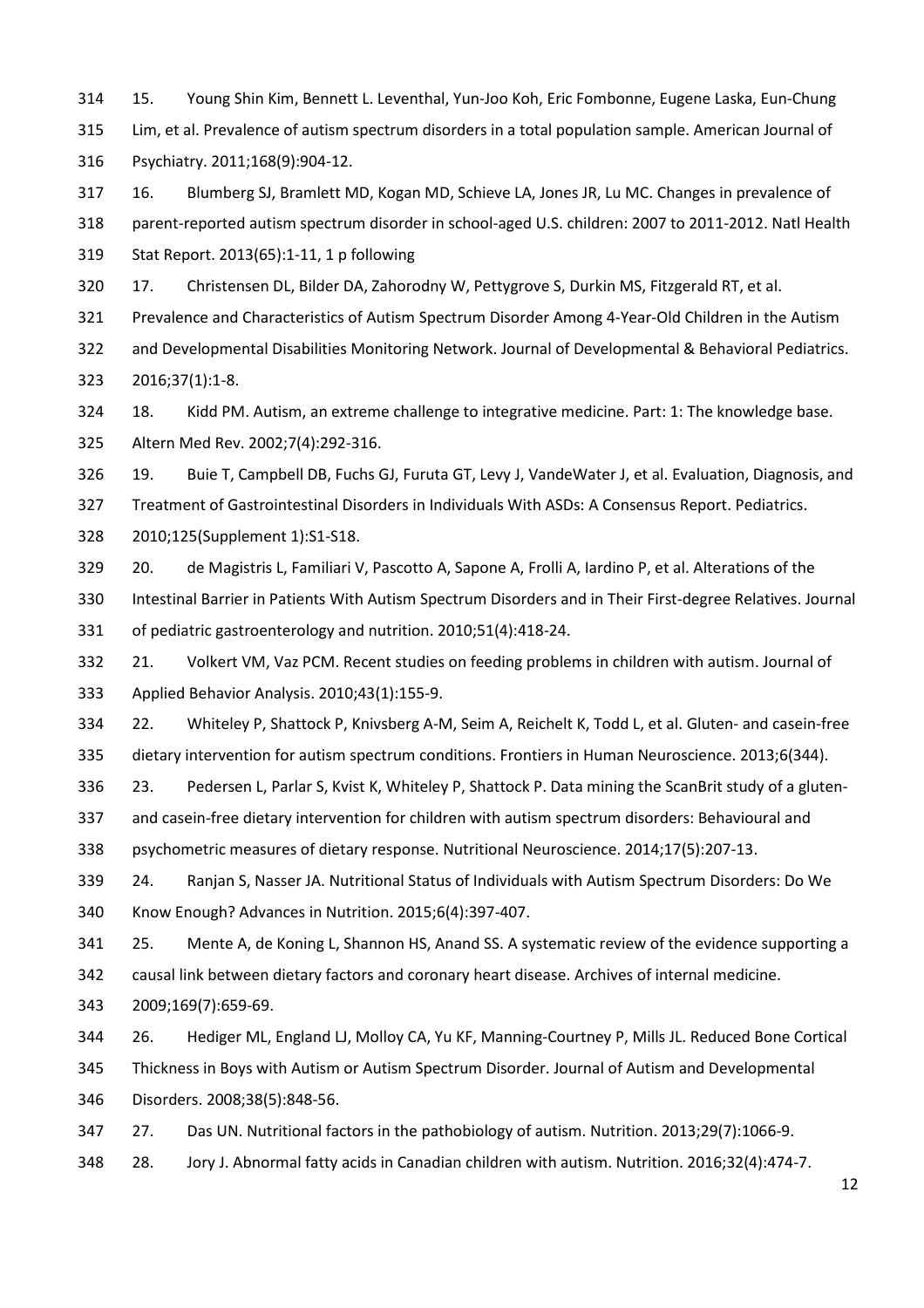349 29. Al-Farsi YM, Waly MI, Deth RC, Al-Sharbati MM, Al-Shafaee M, Al-Farsi O, et al. Impact of 350 nutrition on serum levels of docosahexaenoic acid among Omani children with autism. Nutrition.

351 2013;29(9):1142-6.

352 30. Gumpricht E, Rockway S. Can Omega-3 fatty acids and tocotrienol-rich vitamin E reduce 353 symptoms of neurodevelopmental disorders? Nutrition. 2014;30(7):733-8.

354 31. Kałużna-Czaplińska J, Błaszczyk S. The level of arabinitol in autistic children after probiotic 355 therapy. Nutrition. 2012;28(2):124-6.

356 32. Parracho HM, Bingham MO, Gibson GR, McCartney AL. Differences between the gut microflora 357 of children with autistic spectrum disorders and that of healthy children. Journal of Medical

358 Microbiology. 2005;54(10):987-91.

359 33. Kelly J, Kennedy P, Cryan J, Dinan T, Clarke G, Hyland N. Breaking down the barriers: the gut 360 microbiome, intestinal permeability and stress-related psychiatric disorders. Frontiers in Cellular 361 Neuroscience. 2015;9(392).

362 34. Fetissov SO. Role of the gut microbiota in host appetite control: bacterial growth to animal 363 feeding behaviour. Nat Rev Endocrinol. 2017;13:11-25.

364 35. Reichelt KL, Tveiten D, Knivsberg A-M, Brønstad G. Peptides' role in autism with emphasis on 365 exorphins. Microbial Ecology in Health and Disease. 2012;23:10.3402/mehd.v23i0.18958.

366 36. Kost NV, Sokolov ОY, Kurasova ОB, Dmitriev AD, Tarakanova JN, Gabaeva МV, et al. β-

367 Casomorphins-7 in infants on different type of feeding and different levels of psychomotor

368 development. Peptides. 2009;30(10):1854-60.

369 37. Sahley TL, Panksepp J. Brain opioids and autism: An updated analysis of possible linkages. 370 Journal of Autism and Developmental Disorders. 1987;17(2):201-16.

371 38. Sandman CA, Kastin AJ. The influence of fragments of the LPH chains on learning, memory and 372 attention in animals and man. Pharmacology & Therapeutics. 1981;13(1):39-60.

373 39. Anderson EJP, Çakir I, Carrington SJ, Cone RD, Ghamari-Langroudi M, Gillyard T, et al. 60 YEARS

374 OF POMC: Regulation of feeding and energy homeostasis by α-MSH. Journal of Molecular

375 Endocrinology. 2016;56(4):T157-T74.

376 40. Xu B, Goulding EH, Zang K, Cepoi D, Cone RD, Jones KR, et al. Brain-derived neurotrophic factor 377 regulates energy balance downstream of melanocortin-4 receptor. Nat Neurosci. 2003;6(7):736-42.

378 41. Zunino G, Messina A, Sgadò P, Baj G, Casarosa S, Bozzi Y. Brain-derived neurotrophic factor

379 signaling is altered in the forebrain of Engrailed-2 knockout mice. Neuroscience. 2016;324(Supplement 380 C):252-61.

381 42. Panaro Brandon L, Tough Iain R, Engelstoft Maja S, Matthews Robert T, Digby Gregory J, Møller

382 Cathrine L, et al. The melanocortin-4 receptor is expressed in enteroendocrine L cells and regulates the

383 release of peptide YY and glucagon-like peptide 1 in vivo. Cell Metab. 2014;20(6):1018-29.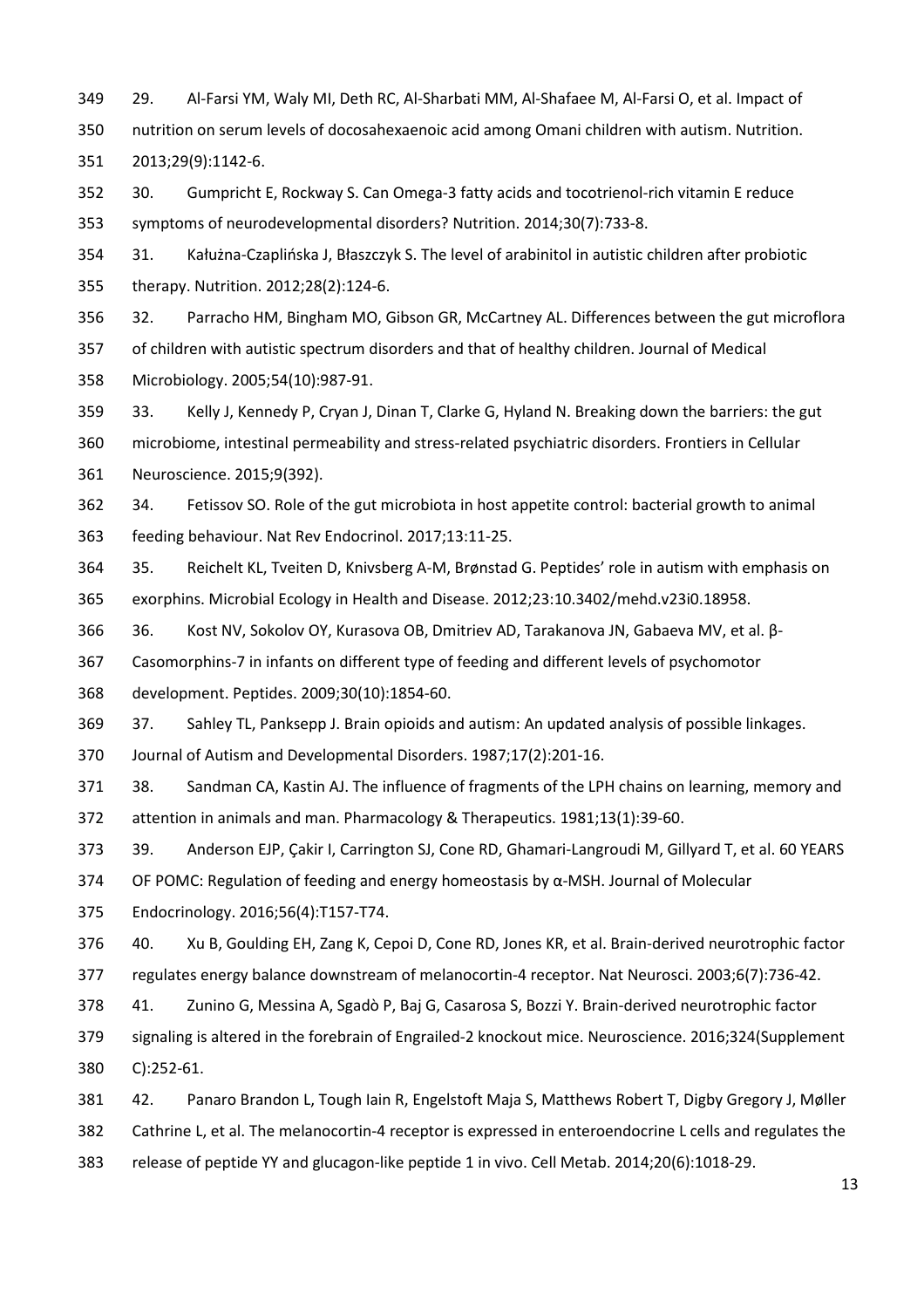384 43. Koch M, Varela L, Kim JG, Kim JD, Hernandez-Nuno F, Simonds SE, et al. Hypothalamic POMC 385 neurons promote cannabinoid-induced feeding. Nature. 2015;519(7541):45-50.

386 44. Bellocchio L, Lafenetre P, Cannich A, Cota D, Puente N, Grandes P, et al. Bimodal control of 387 stimulated food intake by the endocannabinoid system. Nat Neurosci. 2010;13(3):281-3.

388 45. Merrer JL, Becker JAJ, Befort K, Kieffer BL. Reward Processing by the Opioid System in the Brain. 389 Physiological reviews. 2009;89(4):1379-412.

390 46. Cani PD, Plovier H, Van Hul M, Geurts L, Delzenne NM, Druart C, et al. Endocannabinoids - at the 391 crossroads between the gut microbiota and host metabolism. Nat Rev Endocrinol. 2016;12(3):133-43.

392 47. Rousseaux C, Thuru X, Gelot A, Barnich N, Neut C, Dubuquoy L, et al. Lactobacillus acidophilus 393 modulates intestinal pain and induces opioid and cannabinoid receptors. Nat Med. 2007;13(1):35-7.

394 48. Habib SS, Al-Regaiey K, Bashir S, Iqbal M. Role of Endocannabinoids on Neuroinflammation in

395 Autism Spectrum Disorder Prevention. Journal of clinical and diagnostic research : JCDR.

396 2017;11(6):CE01-CE3.

397 49. Elmquist JK, Maratos-Flier E, Saper CB, Flier JS. Unraveling the central nervous system pathways 398 underlying responses to leptin. Nat Neurosci. 1998;1(6):445-50.

399 50. Bado A, Levasseur S, Attoub S, Kermorgant S, Laigneau JP, Bortoluzzi MN, et al. The stomach is a 400 source of leptin. Nature. 1998;394(6695):790-3.

401 51. Al-Zaid FS, Alhader AA, Al-Ayadhi LY. Altered ghrelin levels in boys with autism: a novel finding 402 associated with hormonal dysregulation. 2014;4:6478.

403 52. Ashwood P, Kwong C, Hansen R, Hertz-Picciotto I, Croen L, Krakowiak P, et al. Brief Report:

404 Plasma Leptin Levels are Elevated in Autism: Association with Early Onset Phenotype? Journal of Autism 405 and Developmental Disorders. 2008;38(1):169-75.

406 53. Srisawasdi P, Vanwong N, Hongkaew Y, Puangpetch A, Vanavanan S, Intachak B, et al. Impact of

407 risperidone on leptin and insulin in children and adolescents with autistic spectrum disorders. Clinical 408 Biochemistry. 2017;50(12):678-85.

409 54. Cowley MA, Smart JL, Rubinstein M, Cerdan MG, Diano S, Horvath TL. Leptin activates

410 anorexigenic POMC neurons through a neural network in the arcuate nucleus. Nature. 2001;411:480-4.

411 55. Kojima M, Hosoda H, Date Y, Nakazato M, Matsuo H, Kangawa K. Ghrelin is a growth-hormone-

412 releasing acylated peptide from stomach. Nature. 1999;402(6762):656-60.

413 56. Ley RE, Turnbaugh PJ, Klein S, Gordon JI. Microbial ecology: Human gut microbes associated with 414 obesity. Nature. 2006;444(7122):1022-3.

415 57. Williams BL, Hornig M, Buie T, Bauman ML, Cho Paik M, Wick I, et al. Impaired Carbohydrate

416 Digestion and Transport and Mucosal Dysbiosis in the Intestines of Children with Autism and

417 Gastrointestinal Disturbances. PLOS ONE. 2011;6(9):e24585.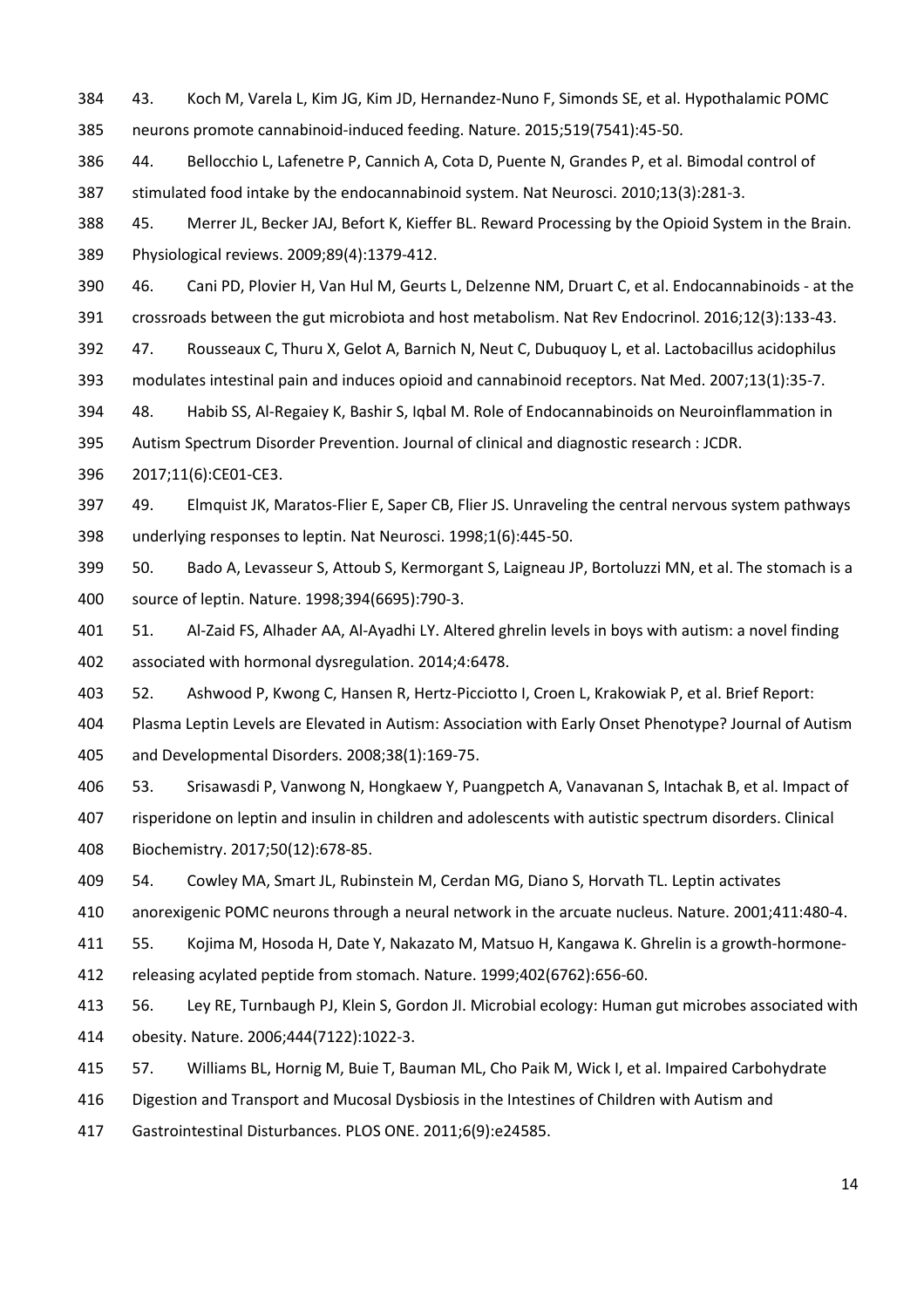418 58. Tomova A, Husarova V, Lakatosova S, Bakos J, Vlkova B, Babinska K, et al. Gastrointestinal

419 microbiota in children with autism in Slovakia. Physiology & Behavior. 2015;138(Supplement C):179-87.

420 59. Strati F, Cavalieri D, Albanese D, De Felice C, Donati C, Hayek J, et al. New evidences on the

421 altered gut microbiota in autism spectrum disorders. Microbiome. 2017;5(1):24.

422 60. Finegold SM, Dowd SE, Gontcharova V, Liu C, Henley KE, Wolcott RD, et al. Pyrosequencing study 423 of fecal microflora of autistic and control children. Anaerobe. 2010;16(4):444-53.

424 61. Walters WA, Xu Z, Knight R. Meta-analyses of human gut microbes associated with obesity and 425 IBD. FEBS Letters. 2014;588(22):4223-33.

426 62. Breton J, Tennoune N, Lucas N, François M, Legrand R, Jacquemot J, et al. Gut commensal *E.coli* 427 proteins activate host satiety pathways following nutrient-induced bacterial growth. Cell Metab.

428 2016;23:1-11.

429 63. Tennoune N, Chan P, Breton J, Legrand R, Chabane YN, Akkermann K, et al. Bacterial ClpB heat-

430 shock protein, an antigen-mimetic of the anorexigenic peptide [alpha]-MSH, at the origin of eating 431 disorders. Transl Psychiatry. 2014;4:e458.

432 64. Ericson MD, Schnell SM, Freeman KT, Haskell-Luevano C. A fragment of the Escherichia coli ClpB 433 heat-shock protein is a micromolar melanocortin 1 receptor agonist. Bioorganic & medicinal chemistry 434 letters. 2015;25(22):5306-8.

435 65. Borgo F, Riva A, Benetti A, Casiraghi MC, Bertelli S, Garbossa S, et al. Microbiota in anorexia 436 nervosa: The triangle between bacterial species, metabolites and psychological tests. PLOS ONE. 437 2017;12(6):e0179739.

438 66. De Angelis M, Piccolo M, Vannini L, Siragusa S, De Giacomo A, Serrazzanetti DI, et al. Fecal 439 Microbiota and Metabolome of Children with Autism and Pervasive Developmental Disorder Not 440 Otherwise Specified. PLOS ONE. 2013;8(10):e76993.

441 67. Atasoy D, Betley JN, Su HH, Sternson SM. Deconstruction of a neural circuit for hunger. Nature. 442 2012;488(7410):172-7.

443 68. Lee H-J, Macbeth AH, Pagani JH, Scott Young 3rd W. Oxytocin: The great facilitator of life.

444 Progress in Neurobiology. 2009;88(2):127-51.

445 69. Modahl C, Green LA, Fein D, Morris M, Waterhouse L, Feinstein C, et al. Plasma oxytocin levels in 446 autistic children. Biological Psychiatry. 1998;43(4):270-7.

447 70. Tachibana M, Kagitani-Shimono K, Mohri I, Yamamoto T, Sanefuji W, Nakamura A, et al. Long-

448 term administration of intranasal oxytocin is a safe and promising therapy for early adolescent boys with

449 autism spectrum disorders. J Child Adolesc Psychopharmacol. 2013;23(2):123-7.

450 71. Meziane H, Schaller F, Bauer S, Villard C, Matarazzo V, Riet F, et al. An Early Postnatal Oxytocin

451 Treatment Prevents Social and Learning Deficits in Adult Mice Deficient for Magel2, a Gene Involved in

452 Prader-Willi Syndrome and Autism. Biol Psychiatry. 2014.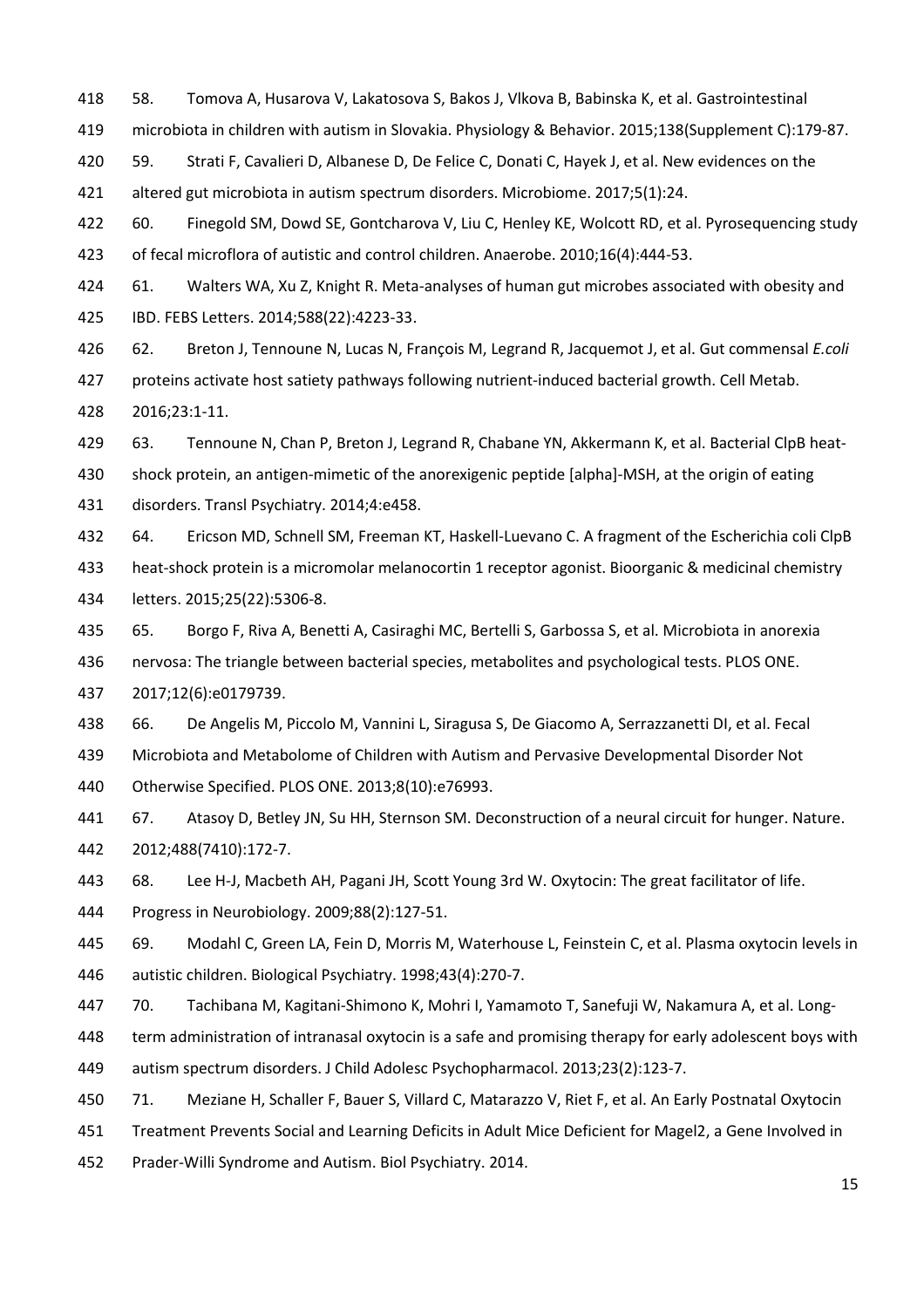453 72. Peñagarikano O, Lázaro MT, Lu X-H, Gordon A, Dong H, Lam HA, et al. Exogenous and evoked 454 oxytocin restores social behavior in the *Cntnap2* mouse model of autism. Science Translational 455 Medicine. 2015;7(271):271ra8-ra8.

456 73. Fetissov SO, Bergström U, Johansen JE, Hökfelt T, Schalling M, Ranscht B. Alterations of arcuate 457 nucleus neuropeptidergic development in contactin-deficient mice: comparison with anorexia and food-458 deprived mice. Eur J Neurosci. 2005;22(12):3217-28.

459 74. Dölen G, Darvishzadeh A, Huang KW, Malenka RC. Social reward requires coordinated activity of 460 accumbens oxytocin and 5HT. Nature. 2013;501(7466):179-84.

461 75. Wei D, Lee D, Cox CD, Karsten CA, Peñagarikano O, Geschwind DH, et al. Endocannabinoid 462 signaling mediates oxytocin-driven social reward. Proceedings of the National Academy of Sciences. 463 2015;112(45):14084-9.

464 76. Poutahidis T, Kearney SM, Levkovich T, Qi P, Varian BJ, Lakritz JR, et al. Microbial Symbionts 465 Accelerate Wound Healing via the Neuropeptide Hormone Oxytocin. PLoS ONE. 2013;8(10):e78898.

466 77. Varian BJ, Poutahidis T, DiBenedictis BT, Levkovich T, Ibrahim Y, Didyk E, et al. Microbial lysate 467 upregulates host oxytocin. Brain, Behavior, and Immunity. 2017;61(Supplement C):36-49.

468 78. Buffington SA, Di Prisco GV, Auchtung TA, Ajami NJ, Petrosino JF, Costa-Mattioli M. Microbial

469 Reconstitution Reverses Maternal Diet-Induced Social and Synaptic Deficits in Offspring. Cell.

470 2016;165(7):1762-75.

471 79. Adams JB, Johansen LJ, Powell LD, Quig D, Rubin RA. Gastrointestinal flora and gastrointestinal 472 status in children with autism – comparisons to typical children and correlation with autism severity. 473 BMC Gastroenterology. 2011;11(1):22.

474 80. Gerspach AC, Steinert RE, Schönenberger L, Graber-Maier A, Beglinger C. The role of the gut 475 sweet taste receptor in regulating GLP-1, PYY, and CCK release in humans. Am J Physiol Endocrinol 476 Metab. 2011;301(2):E317-E25.

477 81. Verbalis J, McCann M, McHale C, Stricker E. Oxytocin secretion in response to cholecystokinin 478 and food: differentiation of nausea from satiety. Science. 1986;232(4756):1417-9.

479 82. Brambilla F, Guareschi-Cazzullo A, Tacchini C, Musetti C, Panerai AE, Sacerdote P. Beta-

480 endorphin and cholecystokinin 8 concentrations in peripheral blood mononuclear cells of autistic 481 children. Neuropsychobiology. 1997;35(1):1-4.

482 83. Pen J, Welling GW. Influence of the microbial flora on the amount of CCK8- and secretin21-27- 483 like immunoreactivity in the intestinal tract of mice. Comp Biochem Physiol B. 1983;76(3):585-9.

484 84. Cheng CYY, Chu JYS, Chow BKC. Central and Peripheral Administration of Secretin Inhibits Food 485 Intake in Mice through the Activation of the Melanocortin System. Neuropsychopharmacology.

486 2011;36(2):459-71.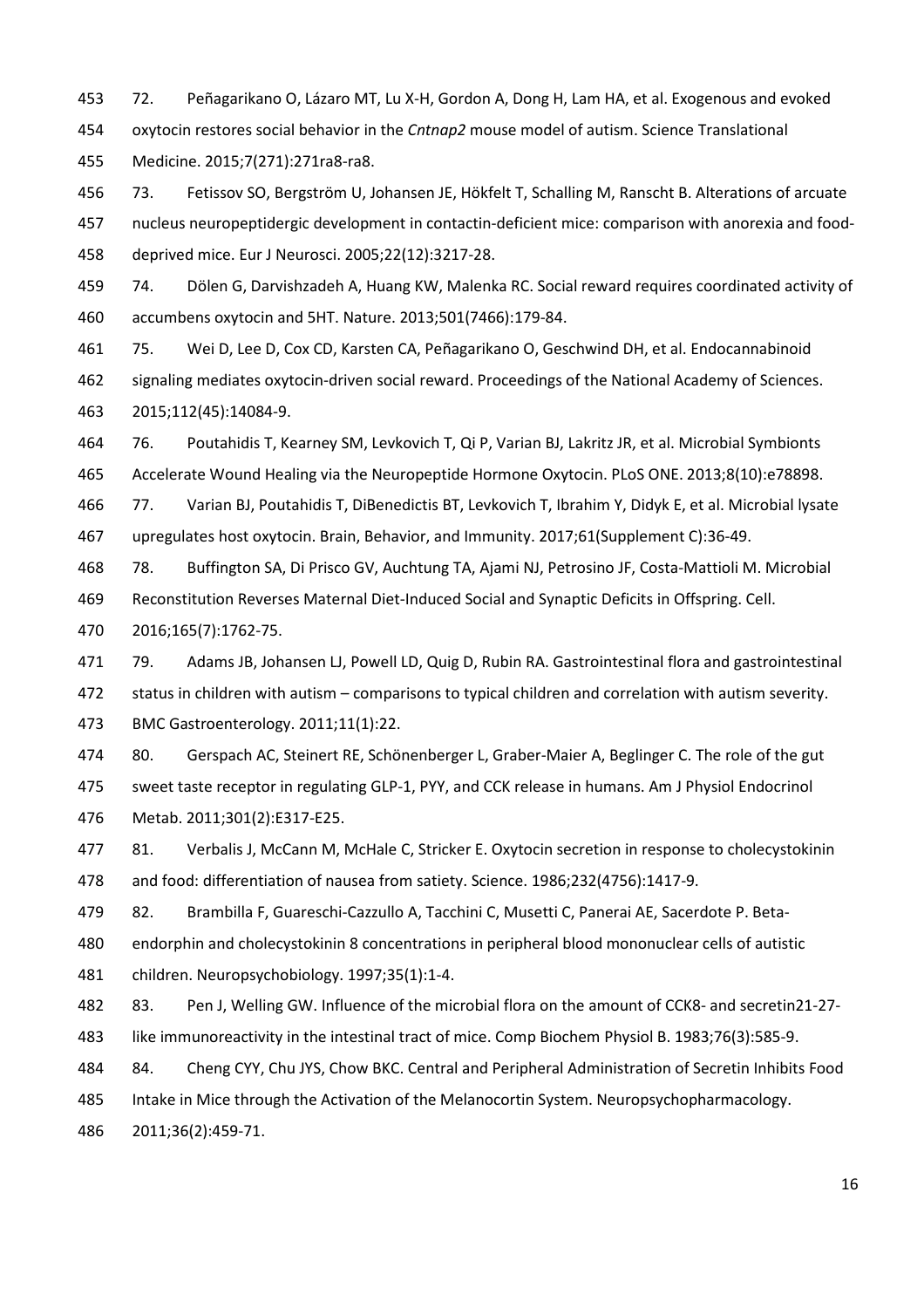- 487 85. Motojima Y, Kawasaki M, Matsuura T, Saito R, Yoshimura M, Hashimoto H, et al. Effects of 488 peripherally administered cholecystokinin-8 and secretin on feeding/drinking and oxytocin-mRFP1 489 fluorescence in transgenic rats. Neuroscience Research. 2016;109:63-9.
- 490 86. Sandler AD, Sutton KA, DeWeese J, Girardi MA, Sheppard V, Bodfish JW. Lack of Benefit of a 491 Single Dose of Synthetic Human Secretin in the Treatment of Autism and Pervasive Developmental 492 Disorder. New England Journal of Medicine. 1999;341(24):1801-6.
- 493 87. Wynne K, Bloom SR. The role of oxyntomodulin and peptide tyrosine-tyrosine (PYY) in appetite 494 control. Nat Clin Pract End Met. 2006;2(11):612-20.
- 495 88. Freeman SJ, Roberts W, Daneman D. Type 1 Diabetes and Autism. Is there a link? 496 2005;28(4):925-6.
- 497 89. Chen M-H, Lan W-H, Hsu J-W, Huang K-L, Su T-P, Li C-T, et al. Risk of Developing Type 2 Diabetes 498 in Adolescents and Young Adults With Autism Spectrum Disorder: A Nationwide Longitudinal Study.

499 Diabetes Care. 2016;39(5):788-93.

- 500 90. Sgadò P, Genovesi S, Kalinovsky A, Zunino G, Macchi F, Allegra M, et al. Loss of GABAergic
- 501 neurons in the hippocampus and cerebral cortex of Engrailed-2 null mutant mice: Implications for
- 502 autism spectrum disorders. Experimental Neurology. 2013;247(Supplement C):496-505.
- 503 91. Canfora EE, Jocken JW, Blaak EE. Short-chain fatty acids in control of body weight and insulin 504 sensitivity. Nat Rev Endocrinol. 2015;11(10):577-91.
- 505 92. Yunes RA, Poluektova EU, Dyachkova MS, Klimina KM, Kovtun AS, Averina OV, et al. GABA
- 506 production and structure of gadB/gadC genes in Lactobacillus and Bifidobacterium strains from human
- 507 microbiota. Anaerobe. 2016;42:197-204.